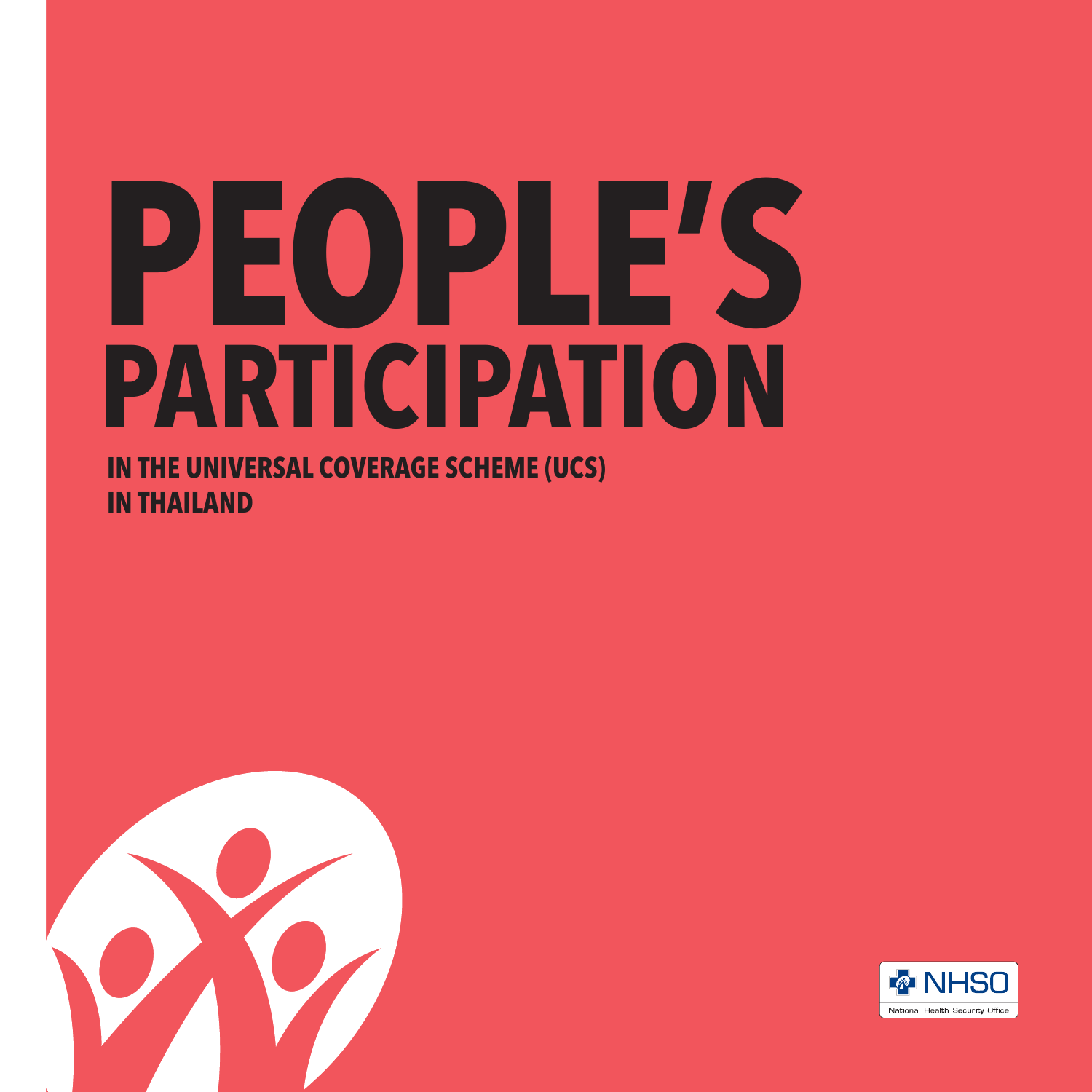#### **PEOPLE PARTICIPATION CREATES**

## **A SENSE OF OWNERSHIP OF THE UCS**

understand the information

**<sup>S</sup>ENS<sup>E</sup> <sup>O</sup><sup>F</sup> <sup>O</sup>WNERSHI<sup>P</sup> INFORM CONSULT INVOLVE COLLABORATE EMPOWER COLLABORATE EMPOWER CONSULT** Listen to public Collaborate with people People have power opinions on in developing and to make final alternatives making decision on decision  $\dot{\mathbf{a}}$ of the project the final alternative **INFORM INVOLVE** Give information to the Collect public public, find the way that opinions to set up helps people to clearly project alternatives

**A unique feature of the Thai UCS is the engagement of people at all levels of the spectrum of public participation:**  *inform, consult, involve, collaborate, and empower.*

#### **PEOPLE PARTICIPATION IN POLICY FORMULATION**

The people participated in all of the legislative processes, starting from proposing the bill to the parliament and placing representatives from Civil Society organizations (CSOs) in an ad hoc committee for the first reading and the second reading of the law until the law was enacted by the parliament in 2002.

#### **PEOPLE PARTICIPATION IN POLICY IMPLEMENTATION**

The National Health Security Act 2002 designated that the people participate at the policy and operations levels, in both the structure and implementation dimensions.

Source: adapted from International Association of Public Participation  $(2018)^1$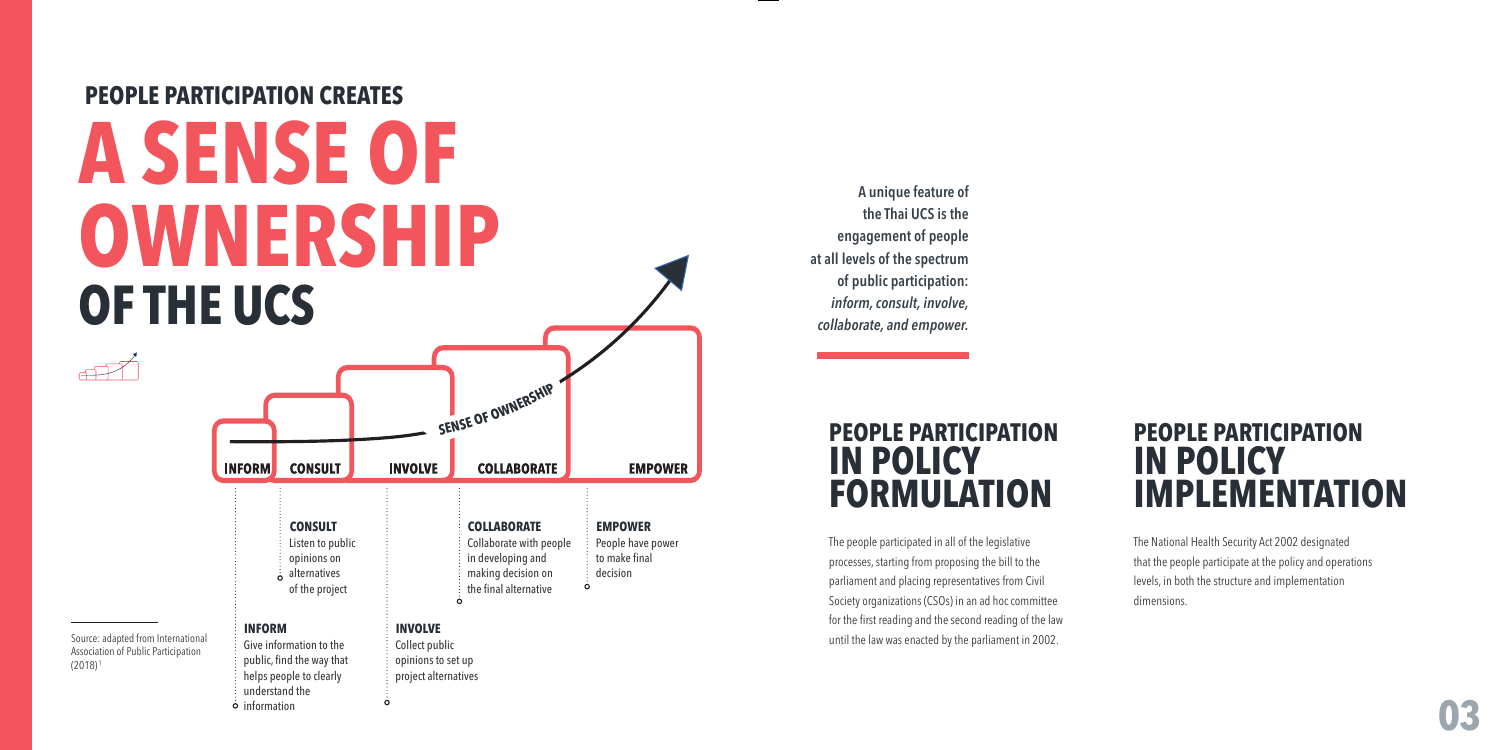## **POLICY LEVEL**



Representatives from non-governmental organizations are on the National Health Security Board and Standard and Quality Control Board at both the national and regional levels.



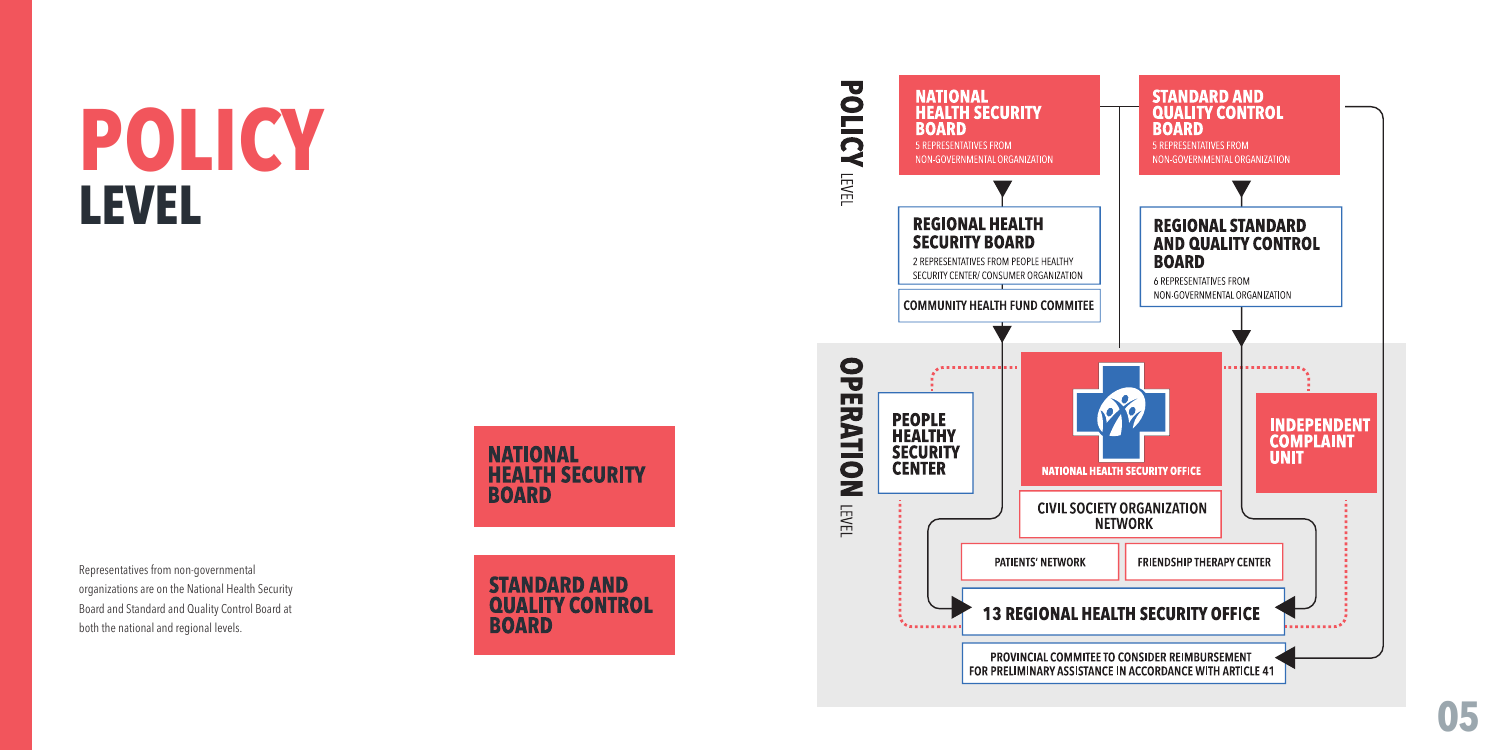## **OPERATIONAL LEVEL**



People participate in the UCS in five ways: (1) system governing (2) system and benefits package development (3) rights protection (4) health care service provision (5) health promotion and protection



**PEOPLE PARTICIPATION IN MANAGING THE NATIONAL HEALTH SECURITY FUND**

Representatives from CSOs participate in all governing bodies of National Health Security according to the law.



#### **PEOPLE PARTICIPATION IN CONTROLLING QUALITY AND STANDARDS**

The Standards and Quality Control Board was set up by law to control the quality and standards of health units and to propose a reference price of medical treatment. Representatives of CSOs participate in the Board at all levels.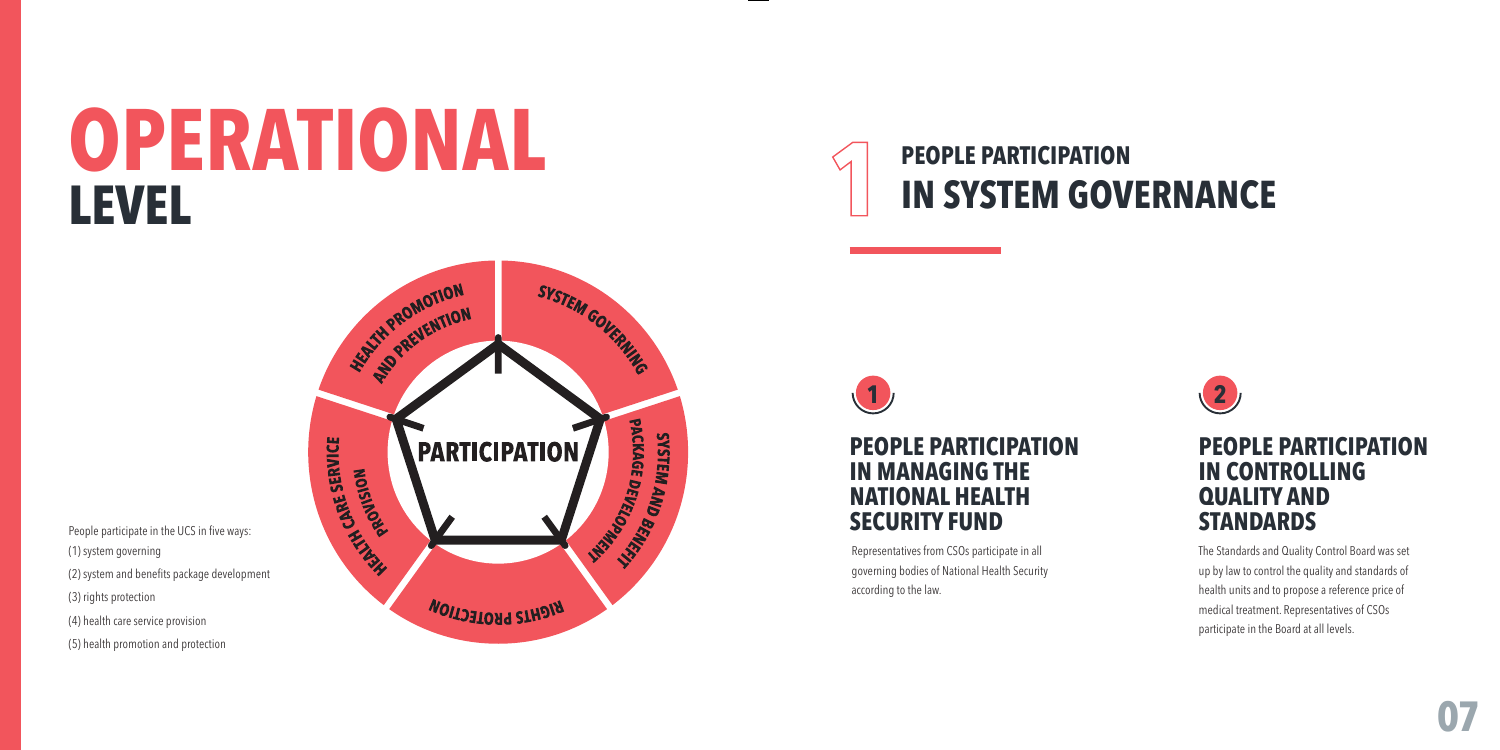#### **PEOPLE PARTICIPATION IN BENEFITS PACKAGE DEVELOPMENT VIA PUBLIC HEARINGS WITH HEALTH PROVIDERS AND BENEFICIARIES**

The design of people participation in development of the benefits package is through annual public hearings to collect opinions and to encourage people to engage in improving the national health security system.

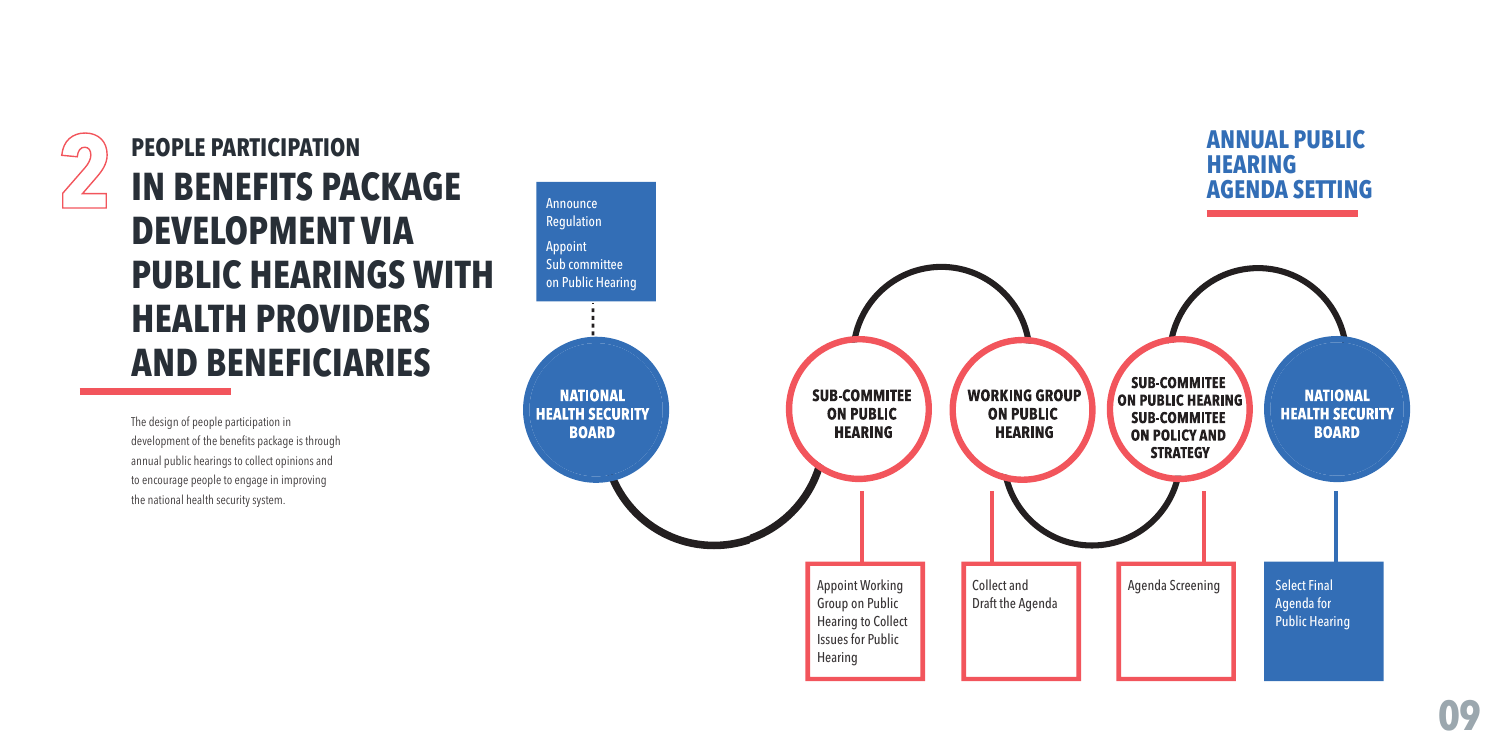

**PROCESS OF** 

**WITH HEALTH** 

**HEARING** 

**SERVICE** 

**ANNUAL PUBLIC** 

**PROVIDERS AND** 

**BENEFICIARIES** 

#### **BENEFITS PACKAGE DEVELOPED FROM THE PROPOSALS GATHERED IN THE ANNUAL PUBLIC HEARING**



**11**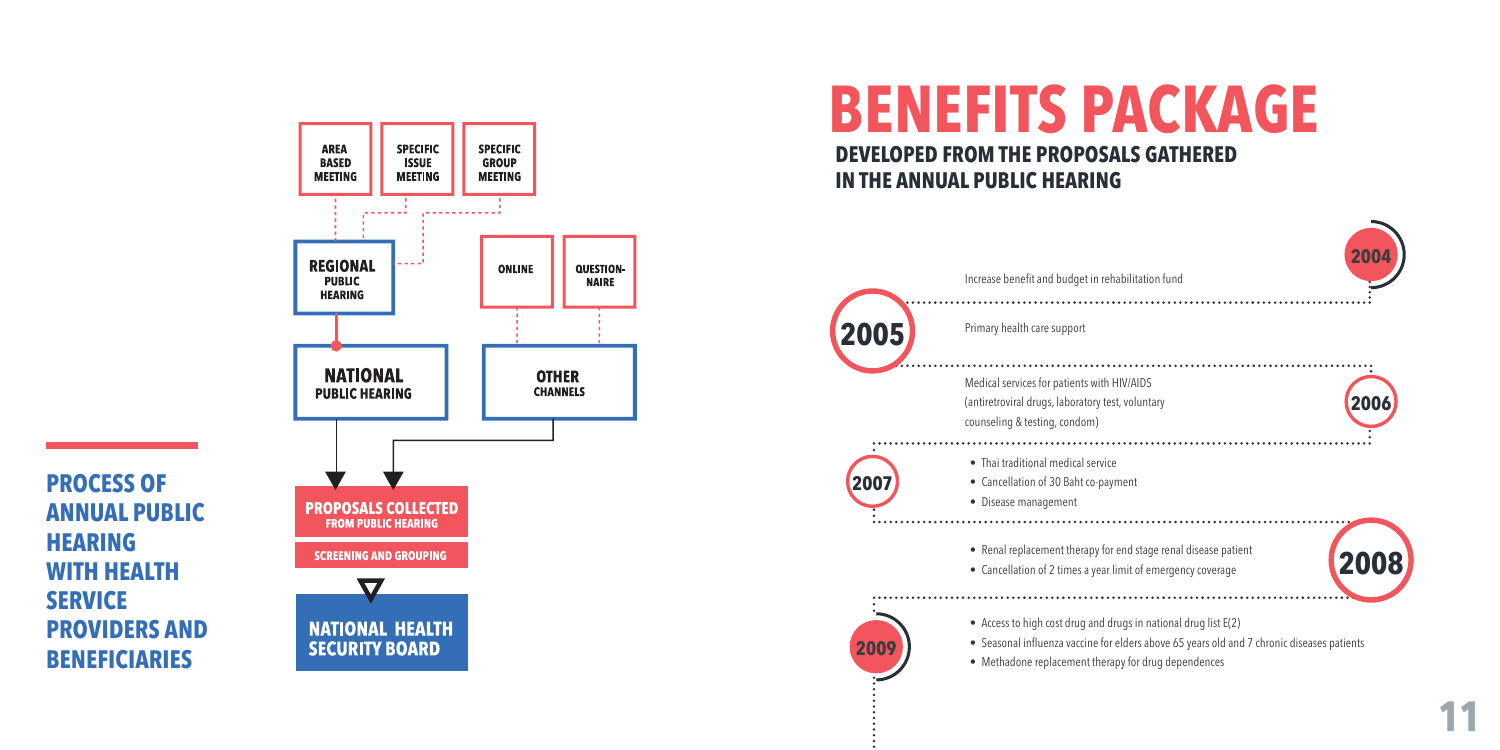

#### Access to orphan drugs and drugs in the national drug list

• Cancelation of 15 days limit of psychiatric patients treatment

**2011**

**2013**

- Diabetes mellitus and hypertension screening
- Liver transplantation in children
- Heart transplantation



• Integration of emergency health care service for all insurance schemes • 30 Baht co-payment for hospitals with more than 10 beds

- Integration of medical service in government insurance schemes for HIV/ AIDs end stage renal disease patient
- Cancellation of 500 Baht copayment for Hemodialysis (HD)
- Revision of criteria for patients with HIV to start treatment for ≤ 350 cells/ mm2 of CD4 count and extension of drug items
- Revision of criteria for no-fault liability compensation

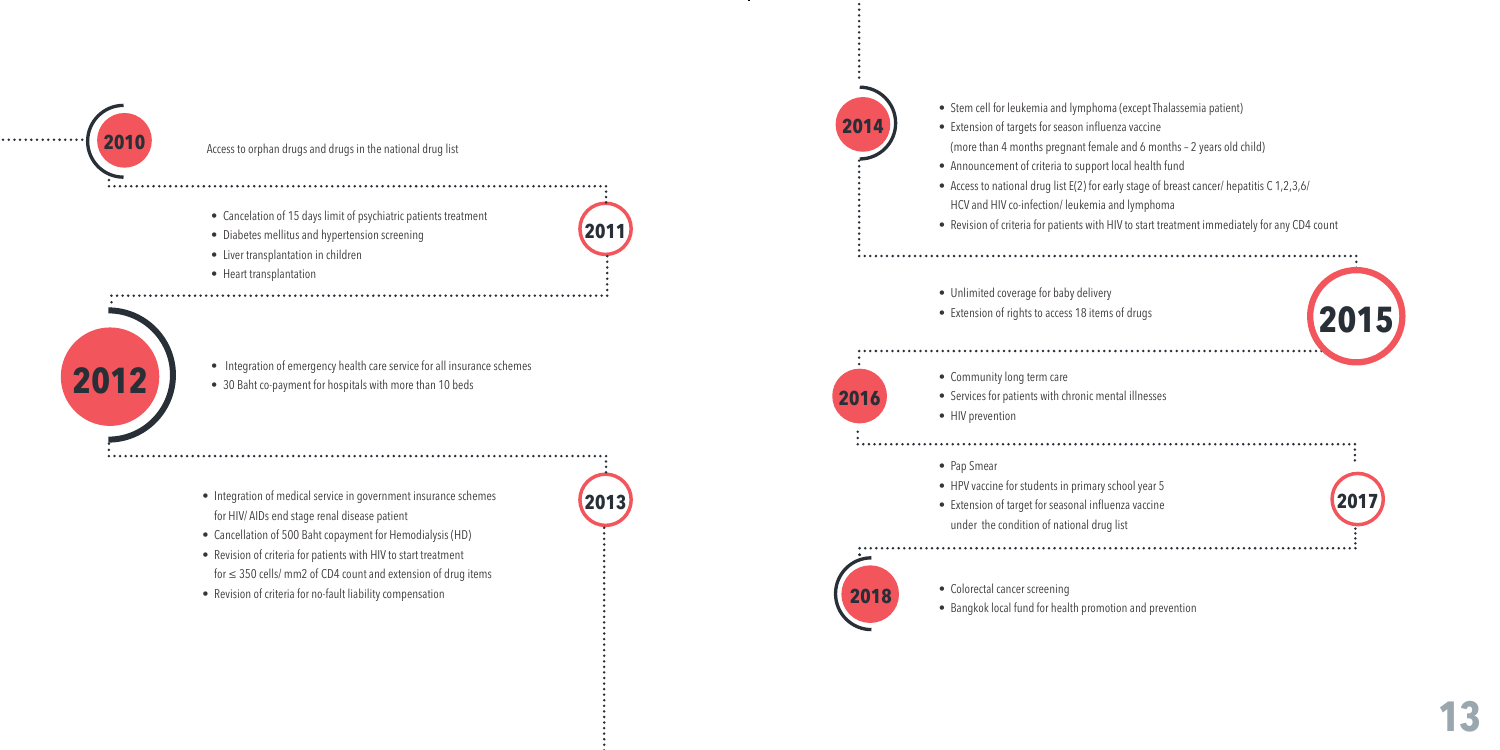

**PEOPLE PARTICIPATION IN RIGHTS PROTECTION: COMPLAINT HANDLING VIA THE CUSTOMER SERVICE CENTER AND INFORMATION DISSEMINATION VIA THE PEOPLE'S HEALTHY SECURITY CENTER**

> **COMPLAINT HANDLING MECHANISM IN UNIVERSAL COVERAGE SCHEME**



#### **RIGHTS PROTECTION**

Initially, the NHSO established a customer service center or a "call center #1330" to handle complaints and to protect beneficiaries. Later on, a customer service center was established in the health care unit to give suggestions and to assist patients.

#### **PEOPLE PARTICIPATION PROMOTION**

The "People's Healthy Security Center" was set up by the people to give information about the UCS, handle complaints, and be responsible for other duties. Some People's Healthy Security Centers have been registered as "the independent complaint unit" under article 50(5) which is an autonomous mechanism to process complaints and to call for action related to problems of the UCS.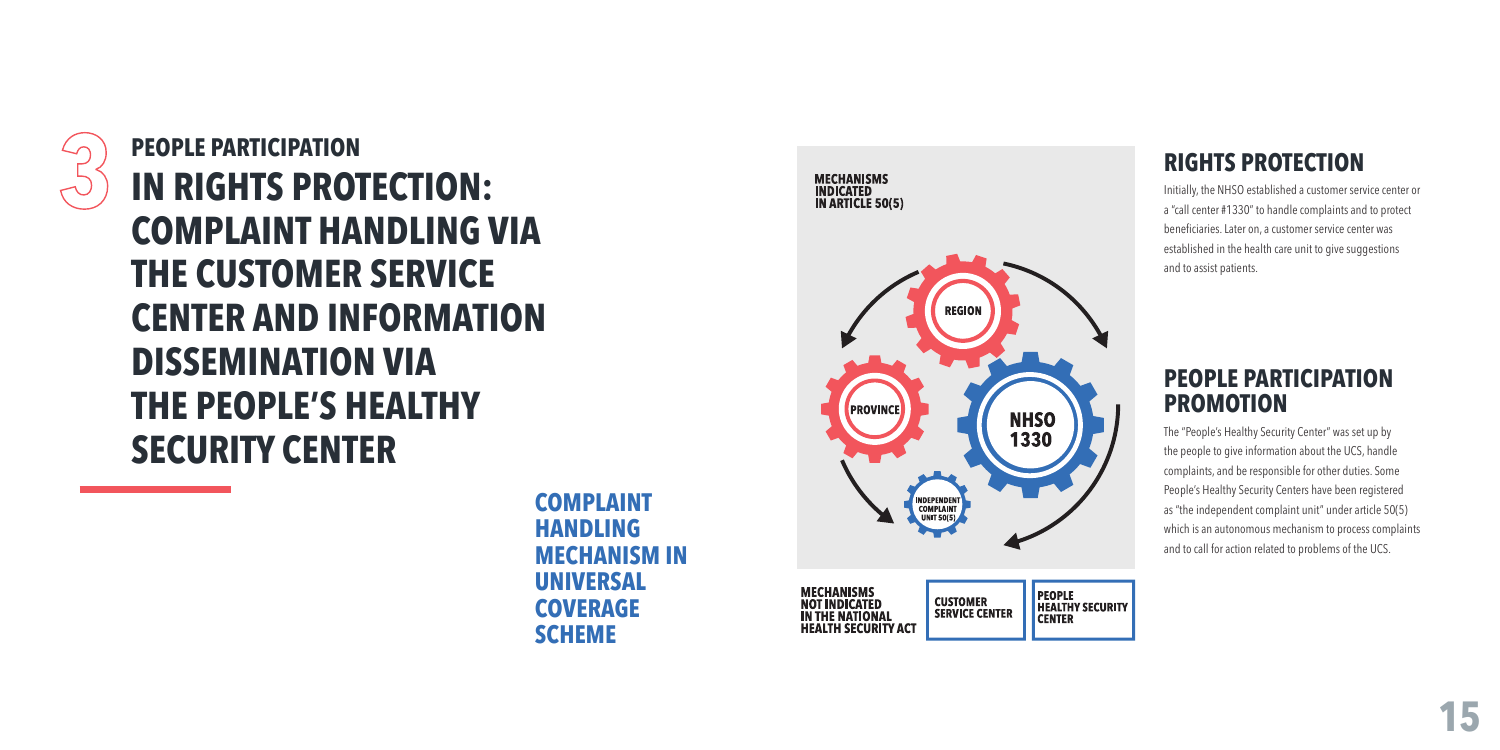

People are involved in providing health service and in supporting the participating health care units by sharing experience of treatment, giving knowledge, and advising about the benefits package in the UCS.

#### **PEOPLE PARTICIPATION IN HEALTH PROMOTION AND PREVENTION VIA THE COMMUNITY HEALTH FUND (CHF)**

According to Article 47, the NHSO shall cooperate with local government organizations to manage the national health security system in local areas by providing budget to local government to enable local participation in health activities. The NHSO established the "Community Health Fund" (CHF) in 2006 to encourage local administrative organizations to organize health promotion and prevention in the community.

### **RESULTS OF PEOPLE PARTICIPATION IN RIGHTS PROTECTION**

#### **RESULTS OF PEOPLE PARTICIPATION IN RIGHTS PROTECTION**

The benefit of the independent complaint unit is the creation of mutual understanding between patients and health units which consequently improves the quality and standards at both policy and operational levels.

#### **RESULTS OF PEOPLE PARTICIPATION IN HEALTH CARE SERVICE PROVISION**

The consequence of public participation in health care service provision is that more patients have access to health care service via volunteer patients who have worked with participating health care units to provide consultation, visit patients at home, and follow up the treatment experience to trouble-shoot and prevent drug resistance.

#### **RESULTS OF PEOPLE PARTICIPATION IN HEALTH PROMOTION AND PREVENTION**

One good example of successful innovation of the CHF is the "excellent happy home ward" which is a collaboration of the health professional network, patient's families, and the community to provide holistic health care service for chronic patients and the elderly.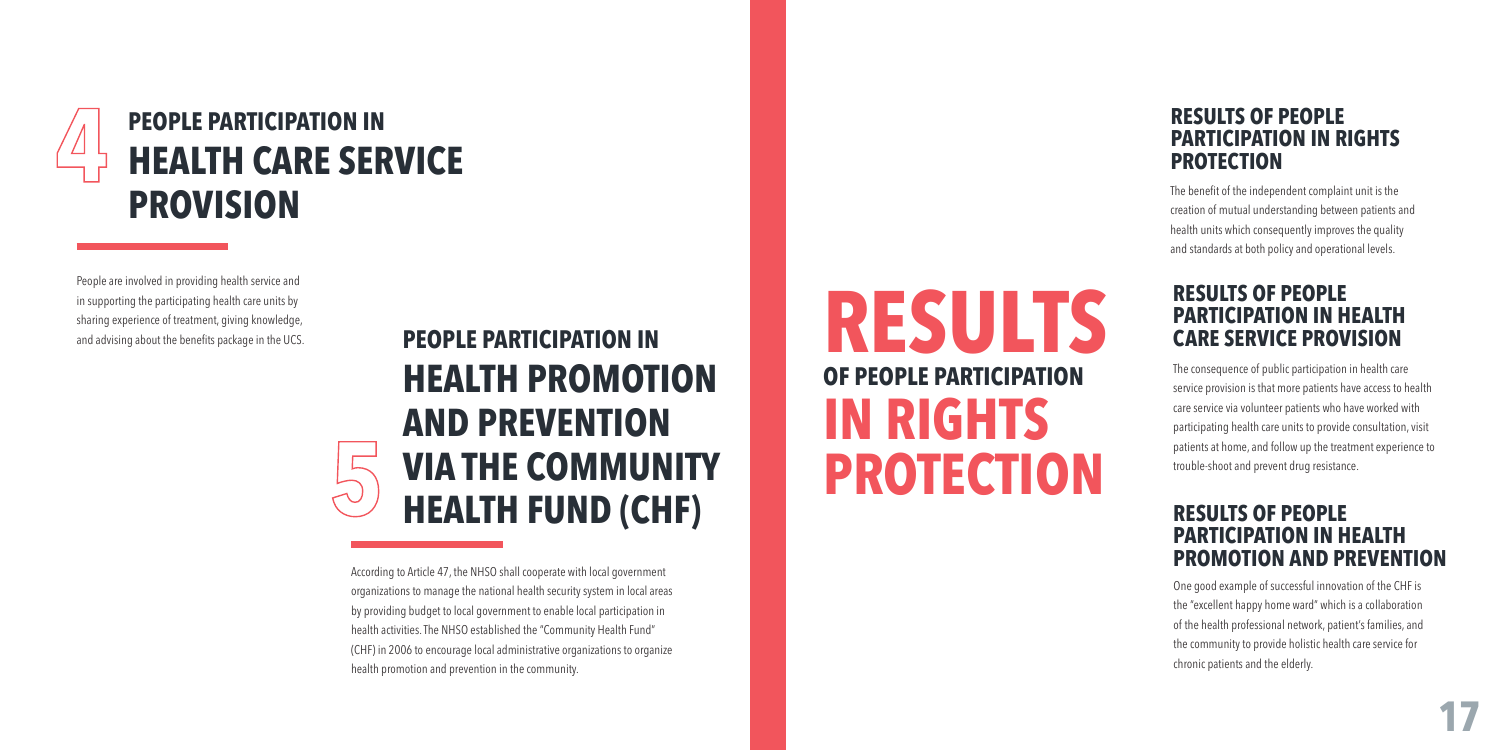### **FACILITATING FACTORS OF PUBLIC PARTICIPATION IN THE UCS**

The facilitating factors include capacity building and empowerment of CSOs, the authentication of public participation in 2002 National Health Security Act, and government support, especially support from local administrative organizations, hospitals, and the Ministry of Public Health.

#### **CHALLENGES OF PUBLIC PARTICIPATION IN THE UCS**

Challenging factors include low health literacy of people, the fact that most of the health projects under the CHF are small scale and short-term rather than addressing the root cause of the problem, and the need to have long-term impact to improve health.

# **THE WAY FORWARD**

The vision of the future of the UCS is to elevate the capacity of CSOs and build collaboration between CSOs, professional organizations, and local administrative organizations to develop a community health master plan.